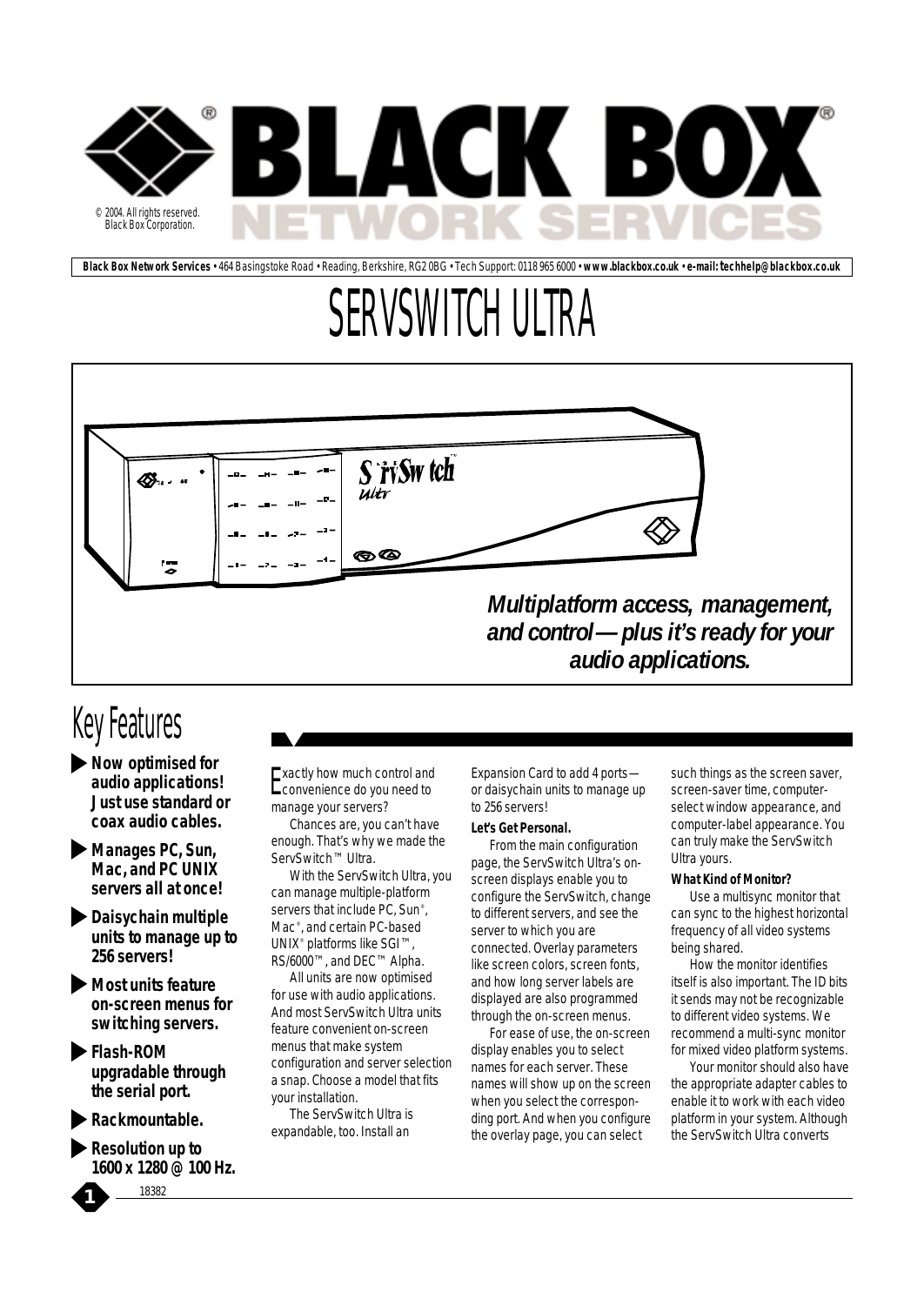keyboard and mouse signals in multiplatform configurations, it won't convert video signals.

#### **Upgrade the Firmware.**

The Flash ROM can be upgraded at power-up, receiving a programming file at either 57.6 kbps or 9600 bps (userselectable) from a PC's serial port.

To do this, connect the serial port of a PC to the serial port of the ServSwitch Ultra via the

DB25M–RJ-45 adapter and modular cable that came with the switch.

#### **Expand Your System.**

It's easy to daisychain ServSwitch Ultras, and you can manage large server systems that include as many as 256 CPUs. Use the EHN274 ServSwitch to ServSwitch Expansion Cable to connect multiple ServSwitch units together—call Tech Support for

ordering information. Submaster units are chained off the master unit by connecting them from the master's CPU ports to the submaster's keyboard/monitor/ mouse input. When the master unit is configured, all connected submaster units are automatically configured.

#### **Add More Ports.**

Add four additional ports to your full-size ServSwitch Ultra

with a 4-Port Expansion Card. (Since it's a tricky procedure, we require that our experts do the installation for you at our facility. There's no extra charge.)

#### **Stick It in a Rack.**

If space is a premium, keep multiple switches neatly racked in your computer room. Choose from three different-sized Rack Kits: 19", 23", and 24".

### **Specifications**

**Approval:** UL® , CSA, CE

#### **Distance (Maximum):**

20 ft. (6.1 m) using standard ServSwitch cable; for higher resolutions and greater distances, use coax cable (up to 100 ft. [30.5 m])

**Hardware Requirements:** Multisync monitor required; should be able to match the highest video standard used and form video from either composite sync or separate vertical and horizontal sync signals

**Resolution (Maximum):** All PC, Mac<sup>®</sup>, and Sun® up to 1600 x 1280 noninterlaced video; monitor must support video resolution

Supported CPUs: PS/2<sup>®</sup>; IBM<sup>®</sup> 286, 386, 486; Pentium® or compatible; Mac; Sun; and PC UNIX®, including SGI, RS/6000, and DEC Alpha

#### **Connectors:**

*2*

- (1) IEC 320 input for power;
- (1) RJ-11 6-wire for serial control and Flash-ROM upgrades;
- (1) DB25 F for common KVM;
- (1) DB25 F for each CPU port

**Indicators:** LEDs: (1) Power; (1) CPU Selected and (1) CPU Power for every CPU port **Power:** 100 to 240 VAC, 50 to 60 Hz

(autosensing) with IEC 320 connector

**Size:** Mini: 1.75"H x 8.9"W x 4.8"D (4.4 x 22.6 x 12.2 cm); Slim: 1.75"H x 13.8"W x 4.8"D (4.4 x 35.1 x 12.2 cm); Full: 3.5"H x 13.8"W x 4.8"D (8.9 x 35.1 x 12.2 cm)

#### **Weight:**

KV5002MA-R2, KV5004MA-R2, KV5004MN-R2: 4 lb. (1.8 kg); KV5004SA-R2: 5 lb. (2.3 kg); KV5008SA-R2: 5.3 lb. (2.4 kg); KV5008FA-R2: 8 lb. (3.6 kg); KV5012FA-R2: 8.3 lb. (3.8 kg); KV5016FA-R2: 9 lb. (4.1 kg)/

### Choosing Your Cables

Call Tech support on 0118 965 6000 for help in choosing the appropriate Adapter Cables for keyboard/monitor/mouse and CPU connections.